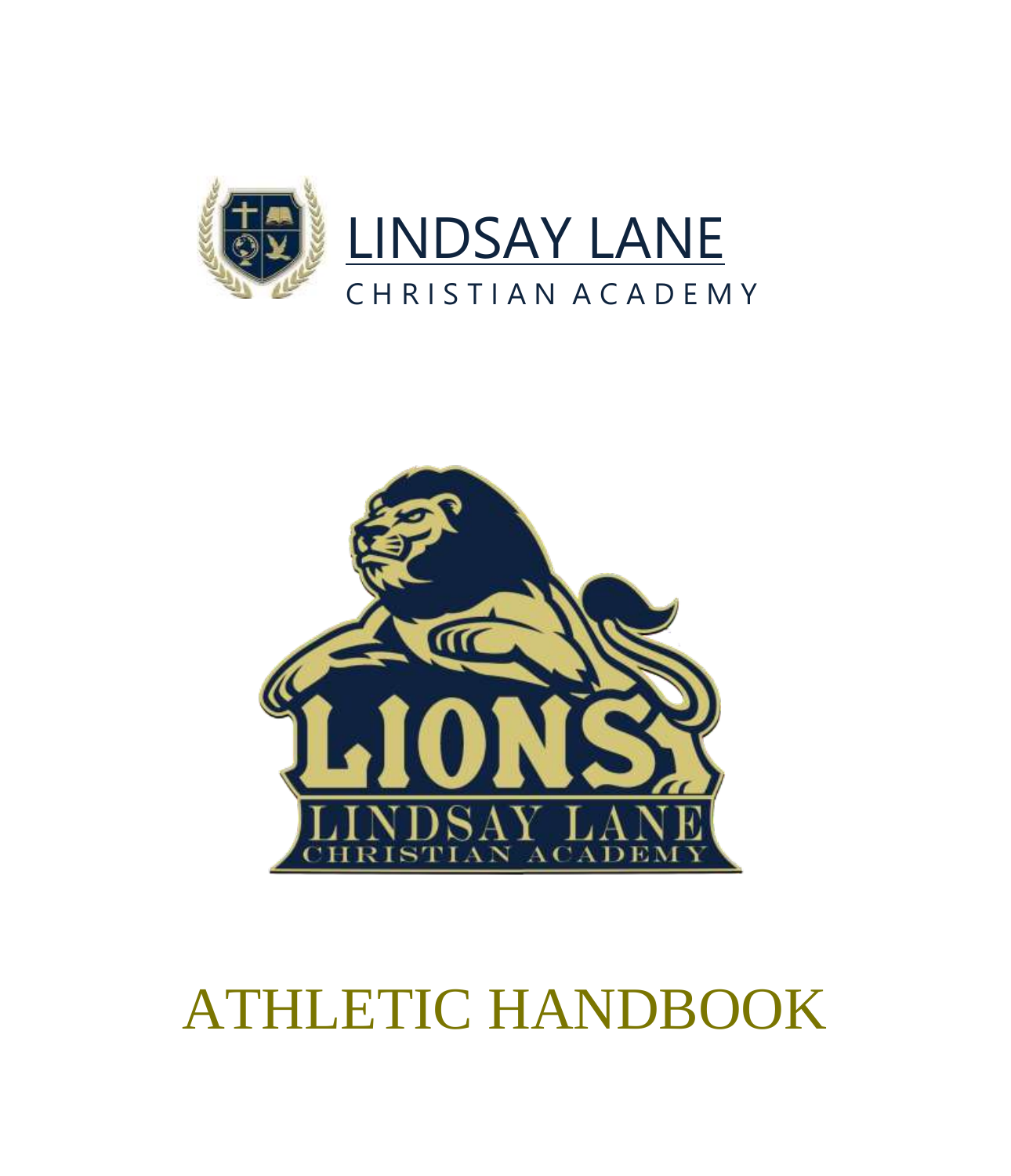#### TABLE OF CONTENTS

Academics Affiliation Assistants/ volunteers Athletic Fees Awards Booster Club Changing sports/ leaving a team Competition Discipline Dress code Eligibility Equipment Facilities Game attendance Game discipline General behavior guidelines for events Heat and Humidity Policy Inclement weather Missed academic time Participation Philosophy Physicals Practice Senior Night Schedules and notifications Sportsmanship Sports offered Transportation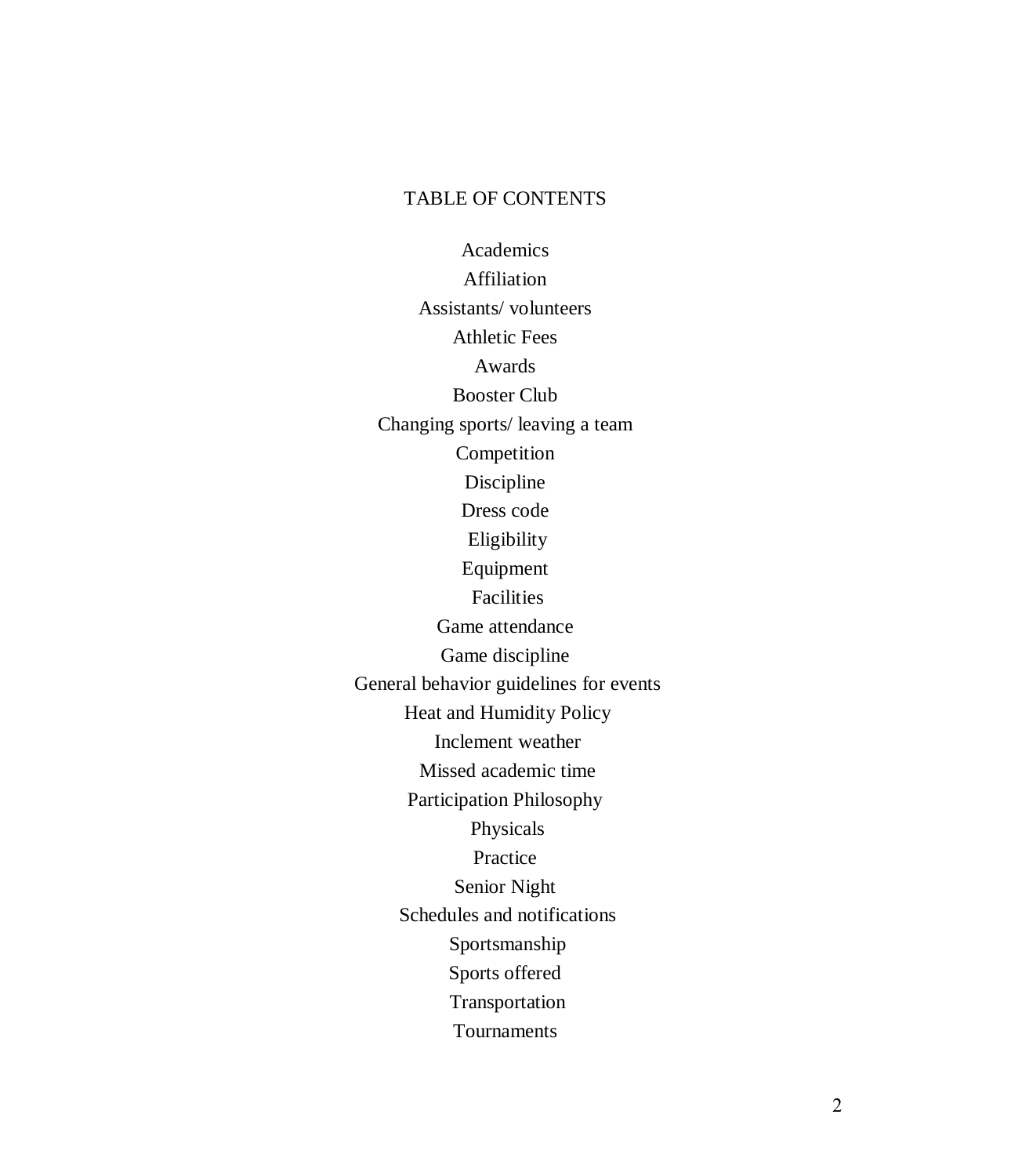## Uniforms

# Code of Conduct

In the context of athletic activity, the student is exposed to many spiritual concepts including the importance of self-discipline (I Cor. 9:27), respect for others (Eph. 4:32), proper use of Godgiven abilities (Matt. 25:14-30), striving for excellence (Col. 3:23), time management (Eph.5:16) and submission to authority (Rom. 13:2).

# **ACADEMICS**

The athletes at LLCA are students first and foremost. Coaches work with teachers in helping the student-athlete succeed in the classroom. If a student has a scheduled after-school tutorial, the student will not be penalized for being late or missing practice. Students participating in athletics should anticipate the demands on their time and plan accordingly. Athletic participation should never be used to excuse incomplete assignments, missed tests, or tardiness. Studentathletes should be present and prepared for class regardless of game or practice schedule, other than a few early dismissals.

# **AFFILIATION**

Varsity, junior varsity, and middle school teams are members of the Alabama High School Athletic Association (AHSAA). The Lions compete in the 1A division of the AHSAA. We attempt to schedule schools that are both competitive and limit traveling distances for non-region contests.

# **ASSISTANTS/VOLUNTEERS**

When volunteers offer to assist, the head coach is required to obtain approval first from the Athletic Director. The head coach becomes responsible for proper training of the assistant, including making certain the assistant reads this handbook and the coaches' handbook and agrees to adhere to these policies.

# **ATHLETIC FEES**

In order for LLCA to provide an athletic program, individual athletes must offset the cost through participation fees. Athletes are responsible to contribute \$75 per sport with a maximum of \$225 per year. Secondary sports during an individual season may be participated without this fee. Banner sales and team fundraisers are one way the school offers to help all students wanting to participate be able to pay their fee.

# **AWARDS**

Athletic awards are presented at the end of the school year at a ceremony sponsored by the booster club. Coaches present awards in categories they choose. The number of awards is limited; therefore, careful consideration is given to athletes selected. Each coach selects 3 awards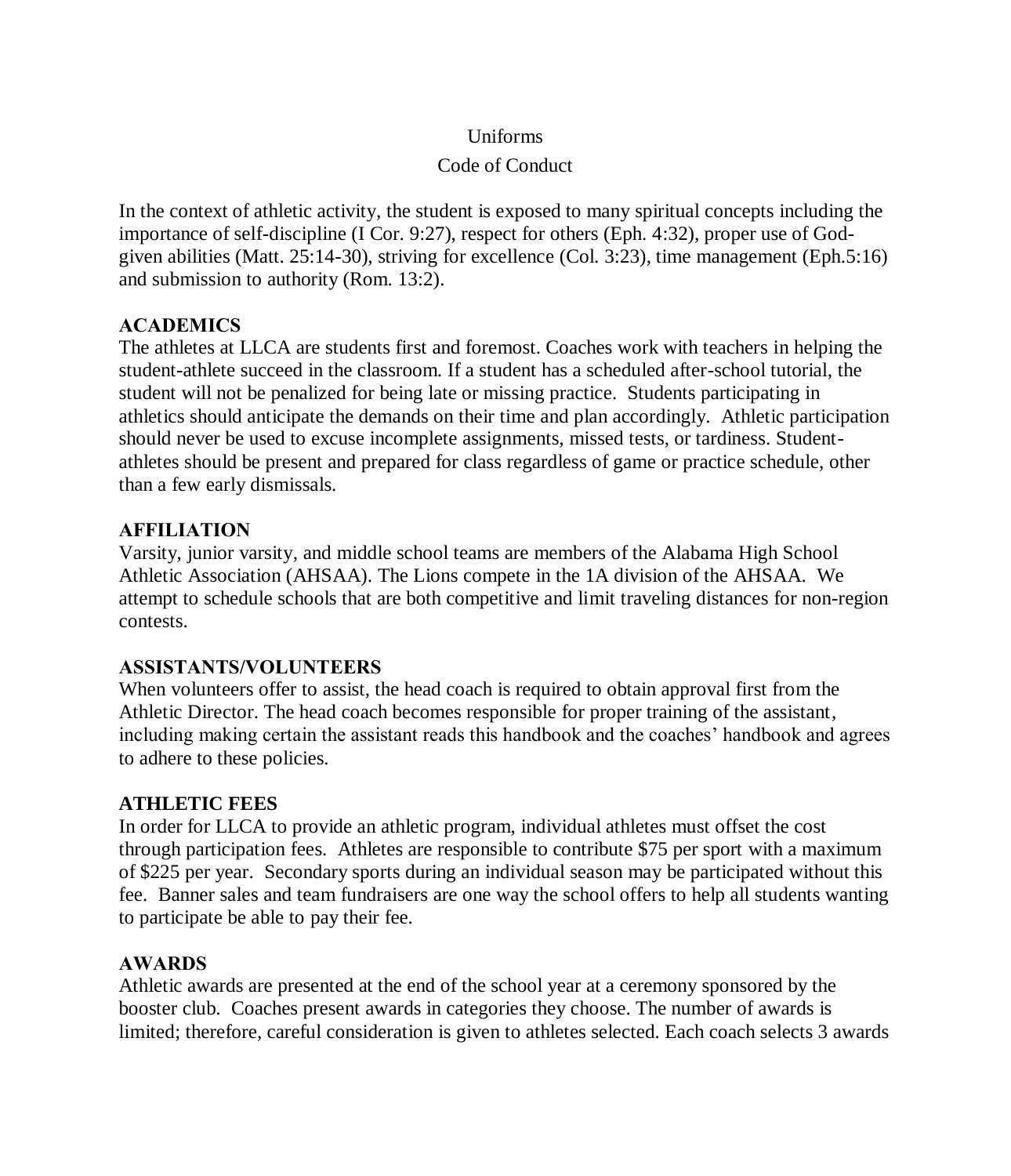plus the Outstanding Christian Character Award for each team. In addition, the Student-Athlete Academic Excellence Award, and the Male and Female Athlete of the Year Award, the highest award given each year, will be presented. Additional team and/or individual presentations or recognition may be made at team parties at the conclusion of the season. Varsity letters and pins are awarded to high school athletes who meet the requirements for each individual sport.

Soccer: average play in half of all halves, or participate at every practice Football: average play in half of all halves, or participate at every practice Volleyball: average play in half of all matches, or participate at every practice Basketball: average play in half of all quarters, or participate at every practice Bowling: qualify for 90% of matches, or participate in every practice Baseball / Softball: average play in half of all innings, or participate at every practice Track & Field and Cross-country must participate in 90% of all meets and practices Tennis and Golf: must participate in 90% of all meets and practices Team support staff: must participate in 90% of all required team activities Cheerleading: cheer at 90% of all required contest and participate in school spirit Swimming: seniors or athletes performing at a State Meet

#### **BOOSTER CLUB**

The Booster Club is composed of parents and other members of the community who are concerned with the promotion of athletics in our school.

All teams in the Athletic Program benefit from the Club's sponsorship of the following activities:

- Awards Ceremony each spring
- Purchase of team championship banners
- Purchase of championship plaques and trophies
- Fundraisers
- Financial assistance for team trips
- Financial assistance for attendance at a sports camp for students in need
- Sponsorship of various team tournaments
- Purchase of selected equipment needs
- Coaches Reception

All parents of LLCA Athletes should participate in some way with the booster club, as it functions to improve the program as well as sustain it without increasing individual sports fees charged to athletes. *The standard membership fee is \$25*. There are different membership levels of the Booster Club. Please email b

#### **CHANGING SPORTS/ LEAVING A TEAM IN-SEASON**

Whenever students enlist in the athletic program by joining a specific team, they assume a responsibility and commitment to that team and coach. Dropping out of a sport is prohibited. On occasion, however, an athlete may find it necessary to drop a sport for a good reason. The dropping of a sport and subsequently transferring to another sport will not be allowed unless both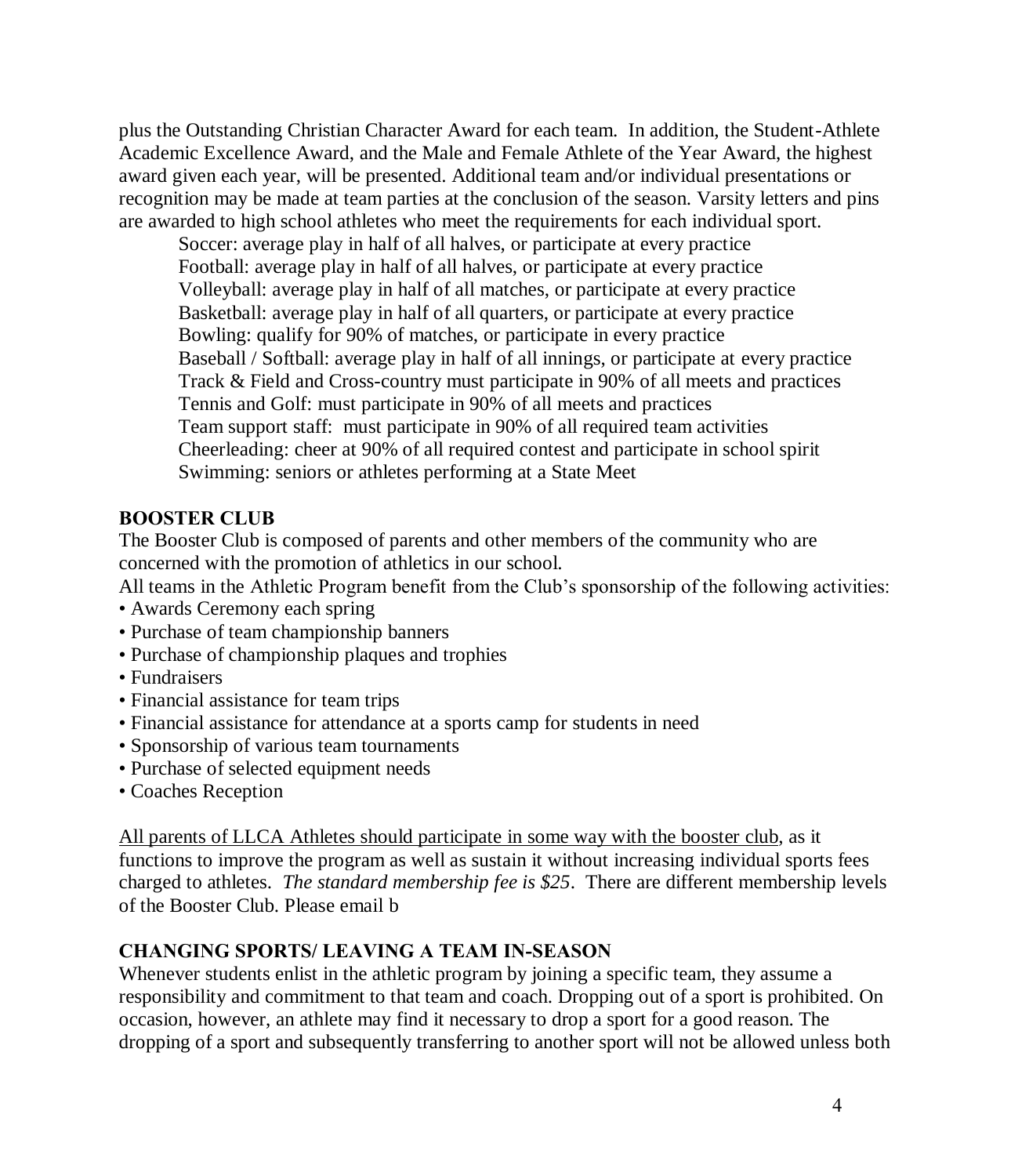coaches and the Athletic Director agree. If an athlete quits a team after the season begins, they are not allowed to play a sport the following season. An athlete who is dismissed from a team for disciplinary reasons (e.g. violation of the Code of Conduct, insubordination, excessive unexcused absences etc.) will not be allowed to participate in another sport for the remainder of that sports season. Appeals due to unusual circumstances may be made to the Athletic Director.

#### **COMPETITION (2021-2022 AHSAA members: (1A , 2A, 3A, 4A, 5A schools)**

Ardmore High School Meek High School Athens Bible School New Hope High School Athens High School **Oakwood Academy** Belgreen High School R. A. Hubbard Clements High School Saint Bernard Preparatory School Colbert Heights High School Saint John Paul II Columbia High School Sheffield Decatur Heritage Christian Academy Shoals Christian Academy Elkmont High School Skyline High School Falkville High School Tanner Geraldine High School Vinemont Good Hope High School West End High School Guntersville High School West Morgan Lexington High School West Point Loretta High School Whitesburg Christian Academy Madison Academy Madison County

#### **DISCIPLINE**

Coaches are employees of the school. Therefore, the coaches at practices, games, and road trips carry out all school policies and standards of behavior for students set forth by the administration. Disciplinary actions for misconduct are applied. The code of conduct clearly explains expectations for all student-athletes.

#### **DRESS CODE**

Appropriate apparel, as outlined in the student handbook, should be worn for all road trips, before and after games (exception for team warm-ups). Dress code policy applies unless teams travel to the game in uniform.

#### **ELIGIBILITY**

Athletic competition is a privilege at LLCA. Participation in interscholastic sports requires: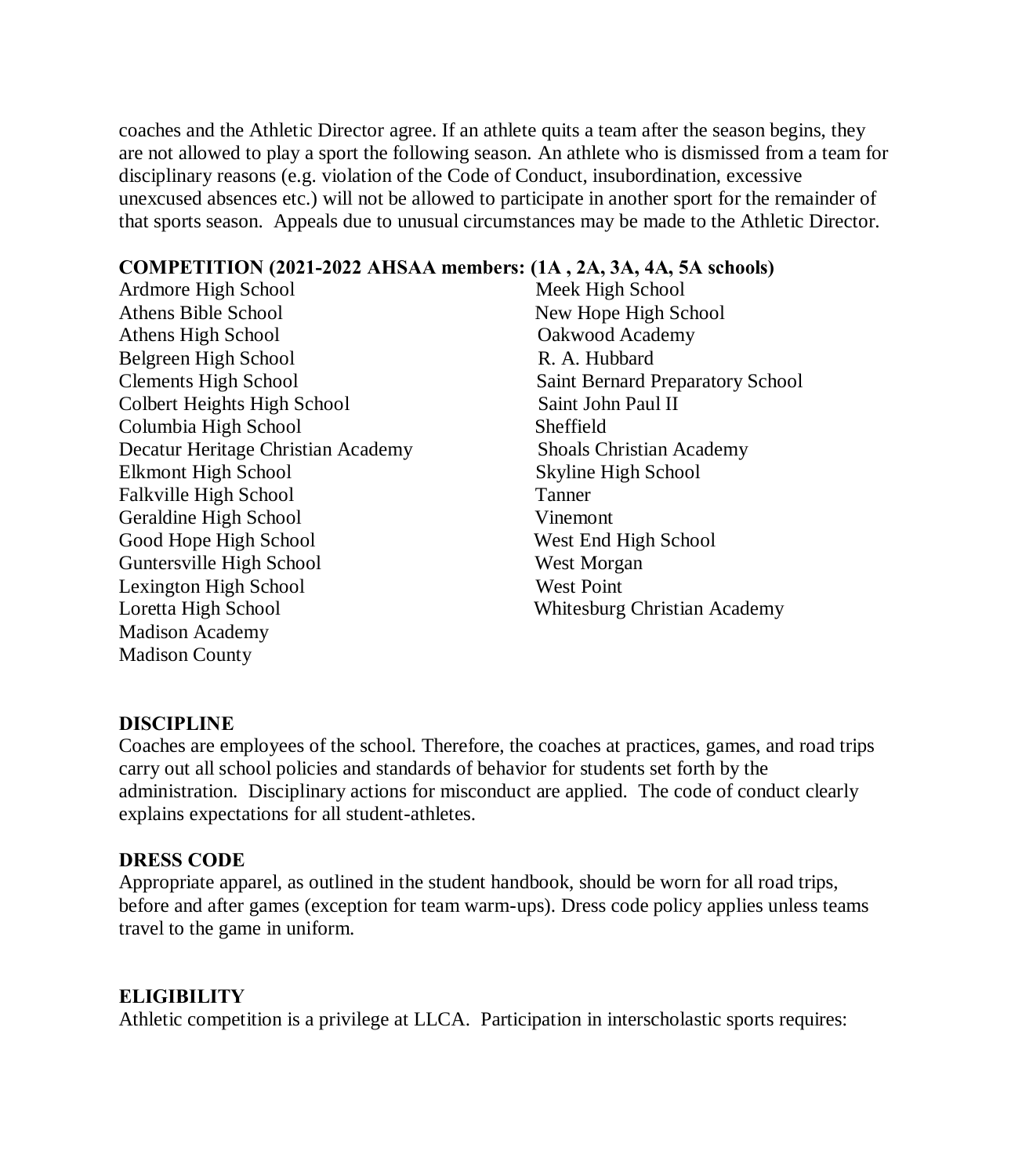- 1. A current physical examination form on file with the school (available in office and online)
- 2. Participant Agreement, Consent, Release, and Venue

3. Concussion Form

- 4. NFHS Sportsmanship certificate on file at school.
- 5. Birth Certificate
- 6. Athlete Code of Conduct form

7. All athletes must have a minimum 70 average without an F in any class in order to participate with the team. Grades are checked 4  $\frac{1}{2}$  weeks into the quarter. If a student is failing any subject they are given two weeks to bring that grade up. If they do not, they are ineligible until the end of the quarter. If any student is failing a class at the end of a quarter they are ineligible until progress reports at 4 ½ weeks into the new quarter. They may be reinstated if the grade is brought up to meet the requirements. An appeal may be made to the high school principal.

## **EQUIPMENT**

All equipment used by athletic teams at LLCA is the property of the school. At the beginning of each season, the coach will be given an inventory of the equipment used. The care of the equipment is the responsibility of the coach. After each practice and game, a careful check should be made to ensure that all equipment is accounted for. If necessary, the equipment should go home with the coach, but not a student. No equipment may be loaned to students for personal or home use. Equipment and uniforms must be returned within one week of the final game.

# **FACILITIES**

Extreme care and caution should be taken in the use of facilities that have been provided for students at LLCA. Coaches should enlist the help of athletes to ensure that every field and court is left in the condition in which it was found. Any student defacing or destroying property will be disciplined according to school policy. Activities by teams should be limited to the area specifically designated for the team's use. All other areas are off limits. Players are to be picked up at the end of practice time as posted on the schedule.

#### **GAME ATTENDANCE POLICY**

Except for illness, injury, or genuine family emergency, attendance is required at all games and team events. Team discipline may result for unexcused absences.

# **GAME DISCIPLINE**

We will follow the AHSAA rules for yellow/red cards and ejections. All infractions are reported to the state office. If a player receives too many technical fouls, yellow cards, red cards, or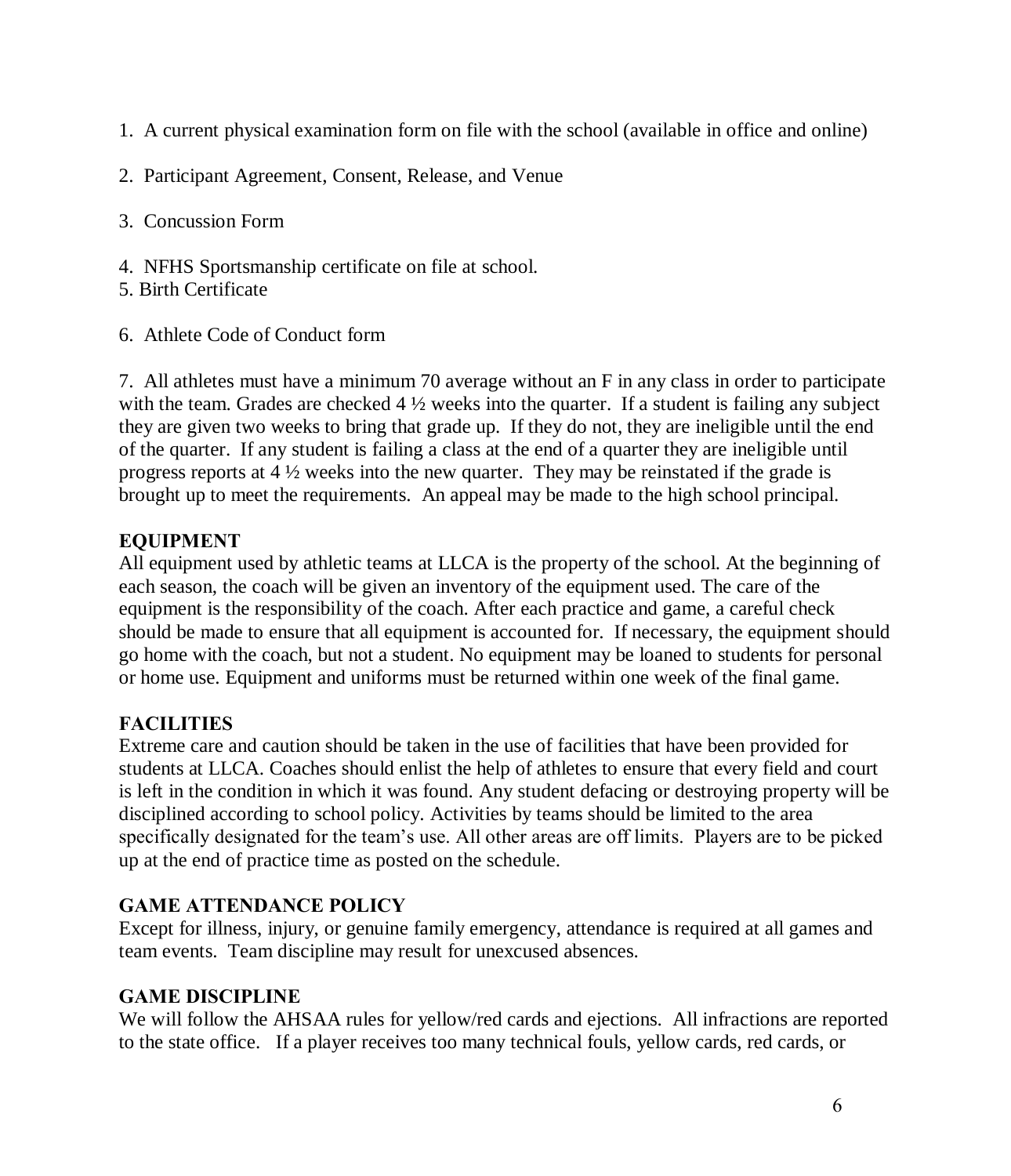ejections that player will not be allowed to play any sport for the remainder of that school year. Middle School also follows these rules.

#### **GENERAL BEHAVIOR GUIDELINES FOR ATHLETIC CONTESTS**

Coaches, players, and spectators are representing LLCA as well as the name of Christ during all public events. Therefore, compliance with the following guidelines will be expected from all participants.

1. Actions and comments by coaches, participants, and spectators should be positive and encouraging. See Ephesians 4:29-32

2. Verbal abuse and/or inappropriate language toward athletes, spectators, or referees are not acceptable. The Athletic Director will determine whether or not such abuse has occurred. Generally, Ephesians 4:29-32 and Galatians 5:22-24 will be the standard.

3. Coaches should demonstrate Christ-like decision making when coaching a game, and consider how a large margin of defeat might impact the players, fans, and coaches of the opposing team.

4. A player's conduct judged to be improper by the coach, or Athletic Director may result in immediate removal from the game, as well as further disciplinary action. Sportsmanship-related technical fouls, yellow cards, penalties, ejections, etc. may result in a removal from the game for a first offense. Additional offenses will result in game suspensions and possible removal from the team. Coaches must report, to the Athletic Director, all occasions when they or a team member receive an official reprimand for sportsmanship violations (technical, yellow card, ejection, etc.).

5. Coaches, fans, and athletes should keep in mind Phil. 2:14-16: "Do everything without complaining or arguing, so that you may be blameless and pure children of God, without fault in a crooked and depraved generation, in which you shine like stars in the universe as you hold out the word of life." Derogatory or demeaning chants or cheers are not appropriate.

6. In summary, we expect all LLCA Participants to perform for an audience of one…Jesus Christ.

# **HEAT AND HUMIDITY POLICY**

Heat and Humidity - Coaches must closely monitor athletes when temperatures are 90 degrees or above, especially on high humidity days. Frequent breaks for water, rest, and shade will be given when the heat index is high. Athletes should notify the coach of a history of any heat related illnesses so that coaches may observe them. Coaches follow recommendations made by health officials in taking precaution in protecting athletes.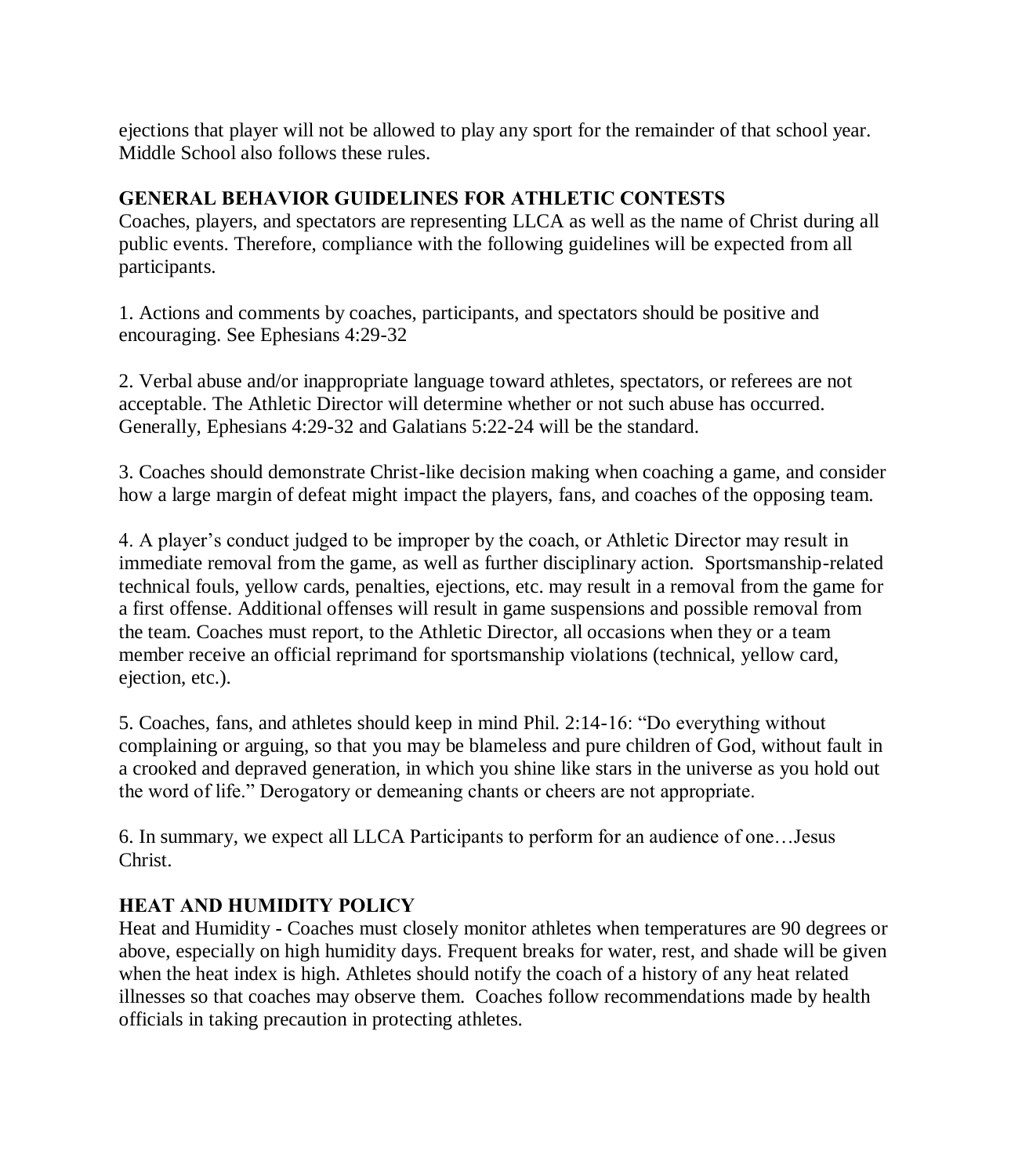## **INCLEMENT WEATHER GUIDELINES FOR ATHLETICS**

Generally when LLCA is closed for inclement weather, all athletic activities will be suspended. Check the school website for updates. Coaches will contact each team member if other plans are made for practice or games.

# **MISSED ACADEMIC TIME FOR ATHLETICS**

The LLCA policies for pre-arranged absence apply to athletics. Athletes are to discuss early dismissals in advance with teachers and complete those assignments on time. Teachers work with students to give them assignments early so that they do not fall behind. The Athletic Director, not the coaches, will establish the time that students will be released from class for participation in games. These times are posted on the schedule and on the website.

# **PARTICIPATION PHILOSOPHY**

Participation in athletics at LLCA is open to every student but conditioned upon meeting the criteria of academics, character, and athletic skill necessary to compete. While all are expected to play hard in the spirit of competition, there is a different emphasis at each level.

Youth Teams (grades 1-6) The athlete is provided a learning experience and opportunity for basic individual skill development. Team concepts of play are introduced. Participation is emphasized as well as winning. Each athlete will be allowed to reasonably participate contingent on his/her attitude and participation in practice. *(Exception: each athlete will not be assured participation in tournament play)*.

Middle School (grades 7-8) / Junior Varsity (grades 7-11) The athlete improves skills while learning team concepts that are more complex. At this level of increased physical development and better competition, there is an emphasis on winning and participation. An effort is made to see that all players participating in practice will participate in games. This does not imply equal playing time for all. Playing time will vary according to the level of competition, and to levels of readiness for competition, and is subject to each player's attitude.

Varsity (grades 7-12) The athlete is advanced in skill and physical development. Emphasis is placed upon individual and team potential. The athlete's playing time is determined by how it will best serve the team. When making cuts, the coach is responsible to evaluate each prospective athlete based on objective criteria. Communicating, with each individual, specific reasons why he/she did not make the team will enable the student to target areas for improvement. The coach is also responsible for evaluating each athlete as to his/her role on the team. There are no guarantees regarding playing time on any level. The coach is the sole judge on who should start and how much playing time each player should receive. The coach will make all cuts within the first week of practice. Prior to announcing the final rosters and cuts, the coach must meet with the Athletic Director. The coach is to ensure that cuts, made in compliance with these guidelines, are in the best, long-term interests of the program.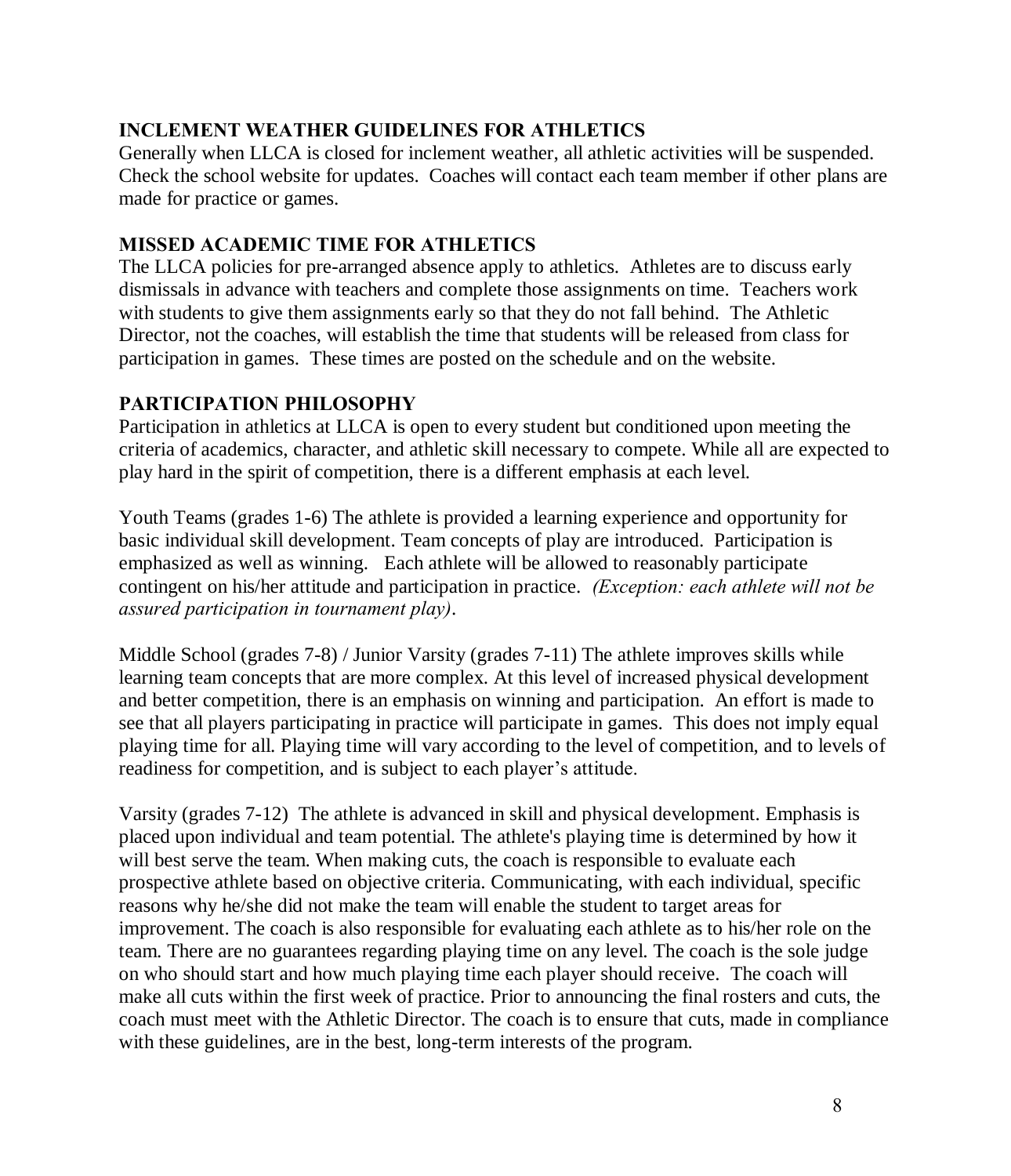#### **PHYSICALS**

All students participating in athletics must have record of a current physical on file with the athletic department. The physical is good for one year from the date of the physical. Dr. Woodall comes to the school to provide physicals in the fall. The cost is \$5 and is donated back to the athletic department. Athletes can also obtain a physical from their own choice of medical doctor. Physical CANNOT be signed off by a Nurse Practitioner.

#### **PRACTICE**

Consistent practice or attendance at scheduled practices will be required for participation in all sports. In general, students will be considered "excused" from practice only for sickness/injury, doctor/dental appointments, and family emergencies. Students are expected at every practice and should make every effort to notify coaches of their need to be absent for any of these circumstances. Attendance should be kept at every practice. Any athlete who misses a practice the day before a game may lose his/her starting position and the coach may limit their playing time at his/her discretion. Repeated absence from team practices or meetings may be cause for removal from the team. It is expected that LLCA Athletes commit to their LLCA team above and before "outside" activities. For example, if a LLCA practice or game conflicts with a city league game, it will not be an excused absence to miss a LLCA practice or game. Coaches may use their discretion in allowing practice to be missed for other situations when the student asks for permission in advance. Team members with an unexcused absence should not expect to play in the next game. The Athletic Director, in cooperation with coaches, will determine practice venues and times. Because of limited facilities that must be shared, flexibility is required. No practices are to be scheduled for weekends or holidays without the approval of the Athletic Director. As a general rule teams do not practice on Wednesdays. Practices should not extend beyond two hours for varsity teams and 1 1/2 hours for JV and middle school teams. All practices must be over by 4:30 on Wednesdays. Coaches should wait until the last player has left before leaving the practice site. At the beginning of the season, coaches should communicate to team members expectations for performance and attendance. Students must be present at school in order to participate in that day's practice or game. A student must be present a total of 4 1/2 hours of class time to be counted present. Any exceptions must be made by the Athletic Director.

#### **SENIOR NIGHT**

Senior night is usually designated on the last regular season home game of each sport. Coaches have the option to start seniors on this night. Due to the locations of home games and attendance, all athletes who are seniors will be honored as well as their parents, between the varsity games on "senior night" during basketball season.

#### **SCHEDULES AND NOTIFICATIONS**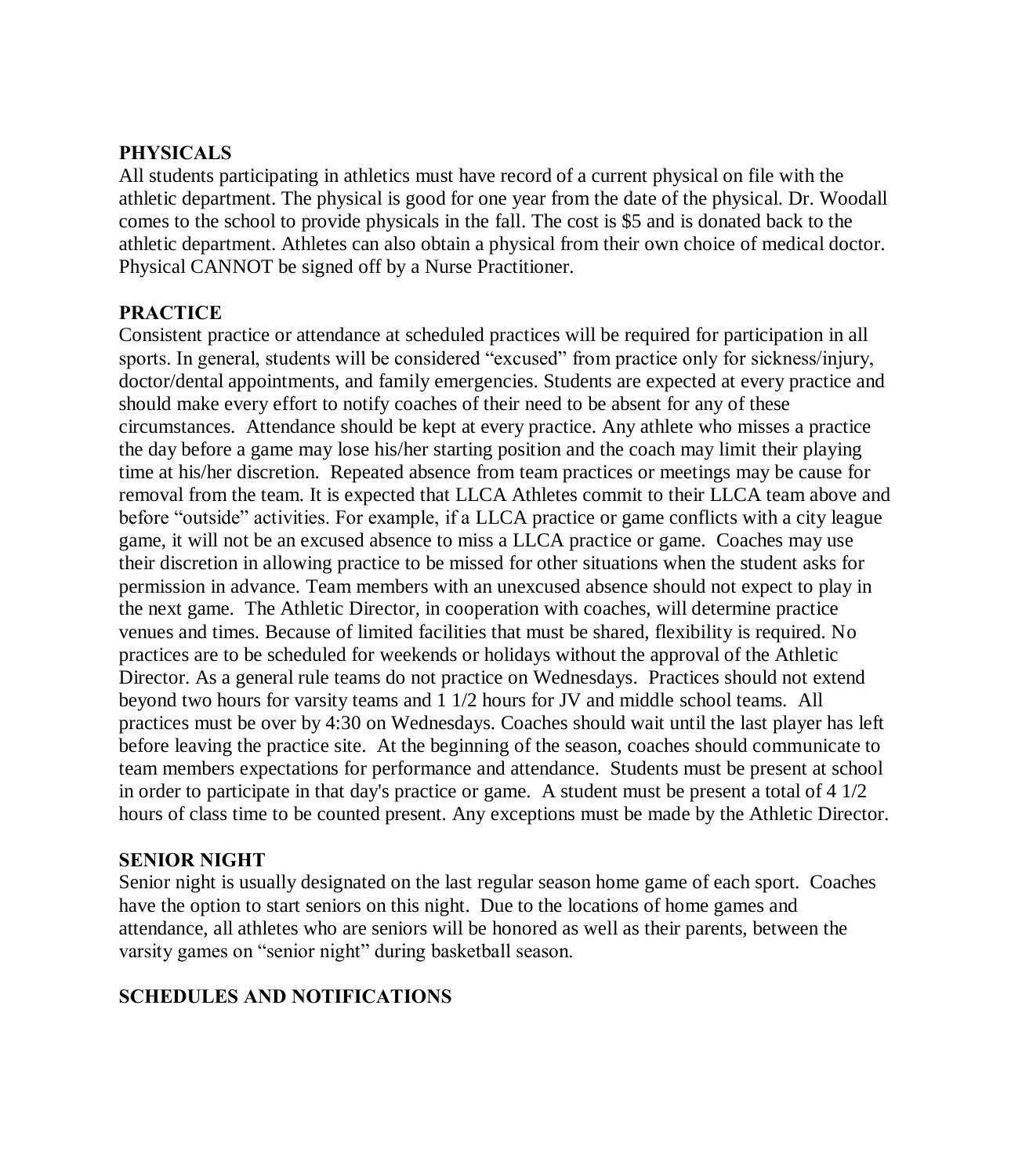All athletic schedules will be available on the website at www.lindsaylanechristianacademy.org. Parents may sign up to receive e-mail or text notification of schedule changes and athletic related events throughout the year.

#### **SPORTSMANSHIP**

Athletes and coaches at LLCA are to be exemplary in their display of sportsmanship during games and practices. Team members should congratulate opponents after a game with a handshake. Physical and/or verbal abuse aimed at an opponent, official, coach, or teammate will result in immediate discipline by the coach, and possibly, the administration. Taunting and/or inappropriate language directed toward an opponent or teammate is not acceptable. All spectators are expected to follow these guidelines. An athlete ejected from a contest is automatically suspended for the next game but may sit on the bench. A coach that is ejected from a game may not sit on the bench the next scheduled contest. All ejections are to be reported to the athletic director by the following day. An athlete who has a grievance with the coach or another player should attempt to resolve the problem with that individual first, in private, and in accordance with Biblical principles. Matters of disagreement should be kept confidential. If the situation remains unresolved, the athletic director should be informed.

#### **SPORTS OFFERED**

JV & V Cross-country JV & V Cross-country Junior High Football (2018) JV & V Cheerleading MS Basketball MS Volleyball JV Basketball Varsity Volleyball Swimming Swimming Swimming Varsity Basketball MS & V Basketball MS & V Basketball Varsity Bowling Varsity Bowling Varsity Indoor Track Varsity Indoor Track MS Baseball JV Softball Varsity Baseball Varsity Softball Varsity Golf Varsity Golf Youth Football Varsity Tennis JV & V Outdoor Track JV & V Outdoor Track Elementary Baseball Elementary Volleyball Elementary Basketball Elementary Softball

Boys Girls Elementary Basketball

#### **TRANSPORTATION**

LLCA provides safe vehicles for transportation of teams to select games. Players must travel with the team when provided. Two exceptions may be made by notifying the coach: (1) a player may ride home with his/her parents after the game; or, (2) a player may return with another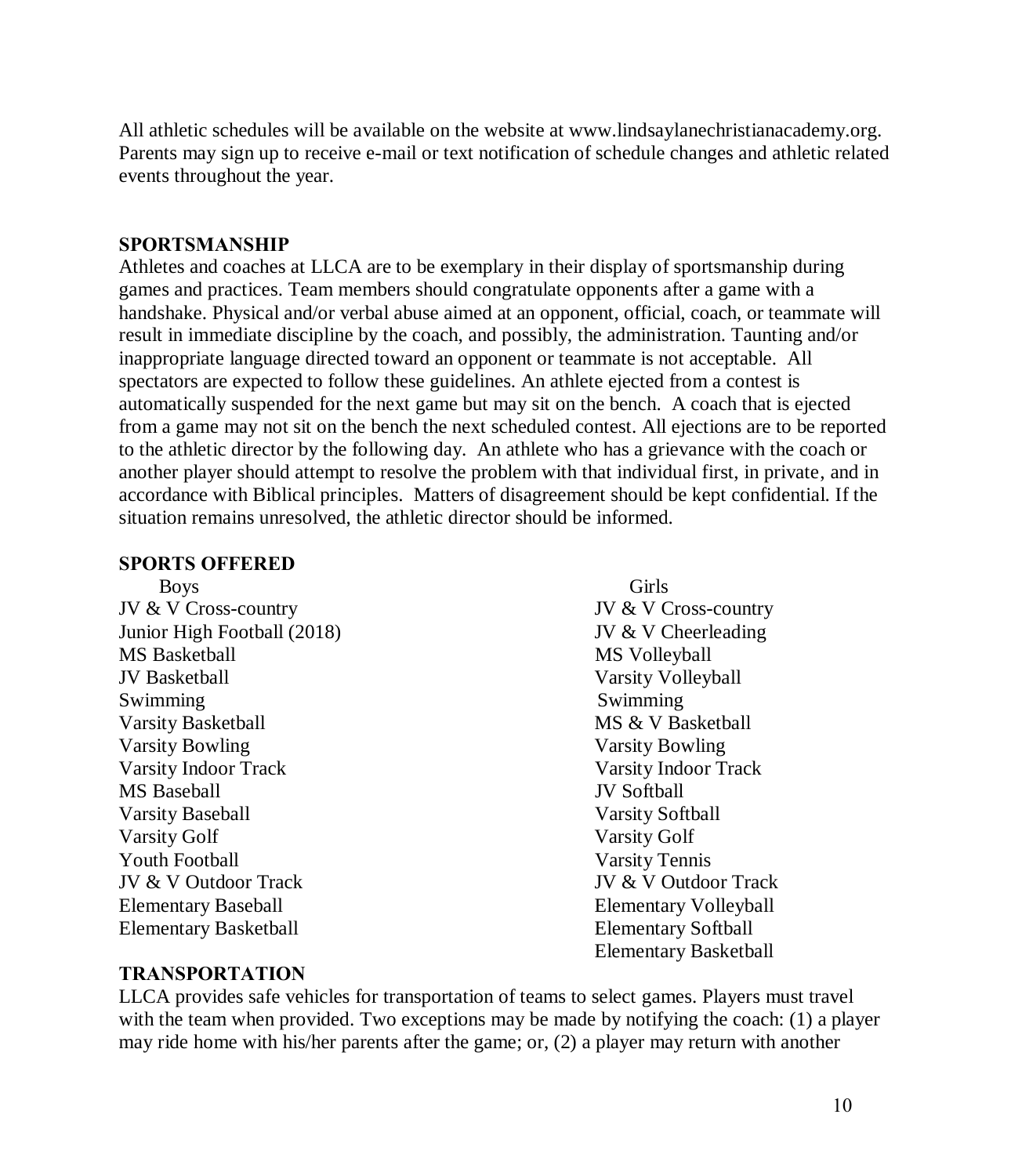parent provided his/her parents have granted written permission. The coach should monitor the students on the bus/van. Any inappropriate materials including ipods or other electronic devices containing immoral music brought on a road trip will be confiscated. For all games where school transportation is available, the coaches should always travel with each student's emergency medical form. **The trash must be emptied and vans returned clean each trip.** 

#### **TOURNAMENTS**

LLCA athletic teams have the opportunity to participate in tournaments that sometimes require an overnight stay. Student-athletes are responsible for the cost of accommodations. The coach, before departure, should collect funds from the students in order to reimburse the school.

#### **UNIFORMS**

In most cases uniforms are the property of LLCA. An inquiry regarding a donation or the purchase of uniforms by anyone other than the booster club should be referred to the Athletic Director. At the beginning of the season, the coach will be given an inventory form on which to record the athlete's name and the uniform number assigned. The coach and the athletic director will keep a copy of the form. Athletes are responsible for the care of the uniform; they should follow the manufacturer's instructions for cleaning after each use. An athlete who damages or loses a uniform must pay the replacement cost for that uniform. Uniforms are not to be altered or tailored by the athlete. Athletes are to wear the complete uniform provided by the school at games. They should not be worn to school, practice, or used for other recreational activities. Athletes are to be in complete uniform for team pictures, which are made each season. The dates for team pictures are given well in advance. All uniforms are to be cleaned and returned to the coach within one week of the final game of the season. The goal of the uniform is unity. With that in mind, we expect our athletes to dress in such a way as to promote unity over individuality. Practice jerseys should be worn when available.

# LLCA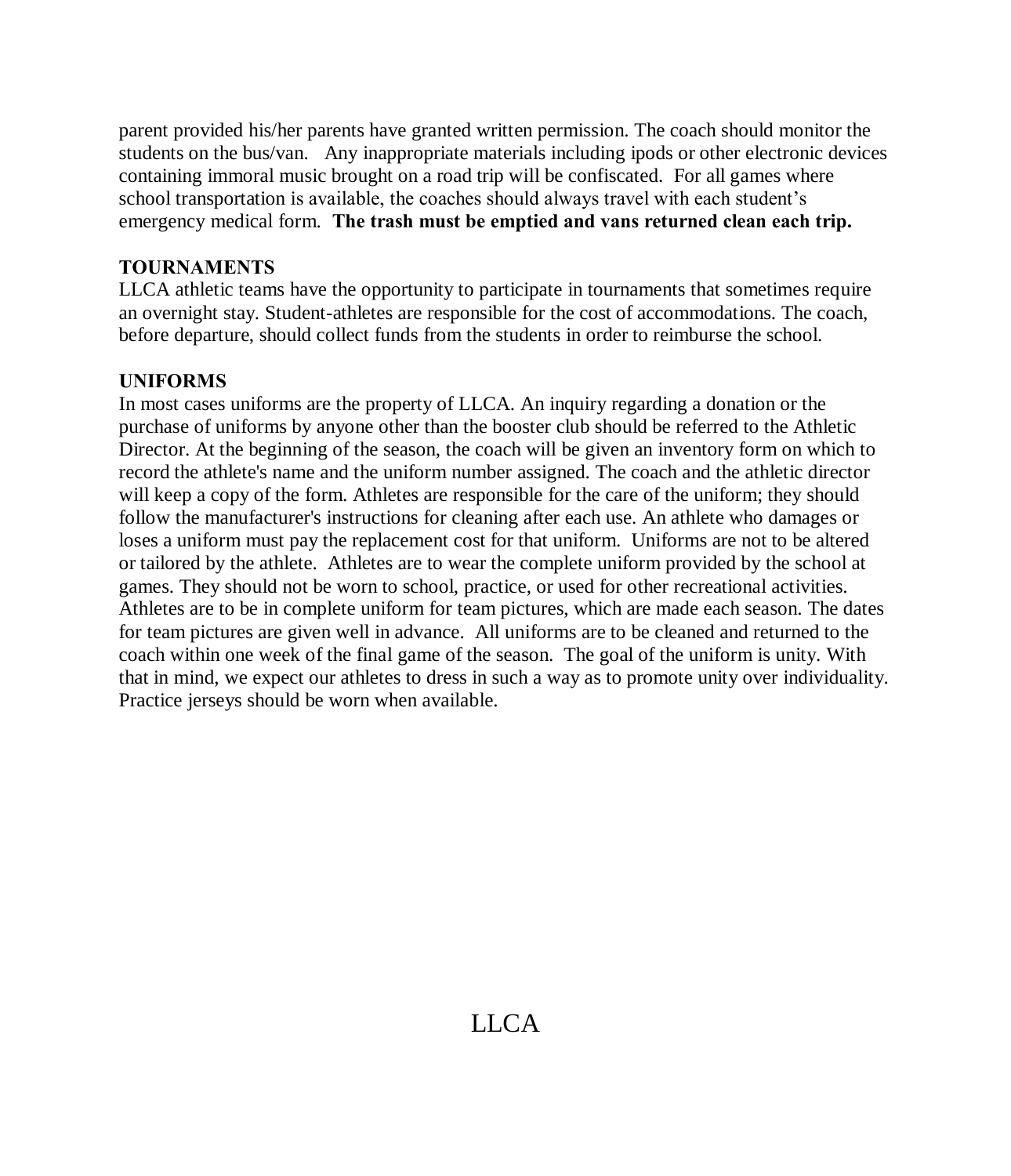# ATHLETIC CODE OF CONDUCT

Students who are selected for the privilege of membership on teams should conduct themselves as responsible representatives of the school. In order to assure this conduct, coaches enforce a Code of Conduct. As recognized representatives of their school, members are expected to exhibit appropriate behavior in or out of uniform, on or off campus. Individual and team success in all sports results from commitment. The extent to which athletes are able to make such commitments reflects their maturity as well as their dedication to their school, family, team and the Lord. We ask the student athletes and parents to read and agree to the following pledges:

As an athlete at LLCA, I pledge:

- 1. To abide by expectations set forth in the school and athletic handbooks and by reflecting my team's values of commitment and hard work.
- 2. To have the inner strength to be fair and Christ-like during athletic events and to be accountable for my actions.
- 3. To reflect the knowledge that a commitment to victory is nothing without the commitment to hard work in practice.
- 4. To understand that my commitment to the team requires success in academics as well as athletic activities.
- 5. To reflect maturity by expressing my thoughts intelligently and appropriately.
- 6. To have the determination to do the right thing even when others do not.
- 7. To find transportation and be on time to all practices and team events.

As a student athlete, I know I am a role model. I will refrain from engaging in all types of disrespectful behavior. I know the behavior expectations and hereby accept the responsibility and privilege of representing LLCA as a student athlete.

| Name of Athlete             | Date |
|-----------------------------|------|
| <b>Signature of Athlete</b> |      |

#### **PARENT'S PLEDGE**